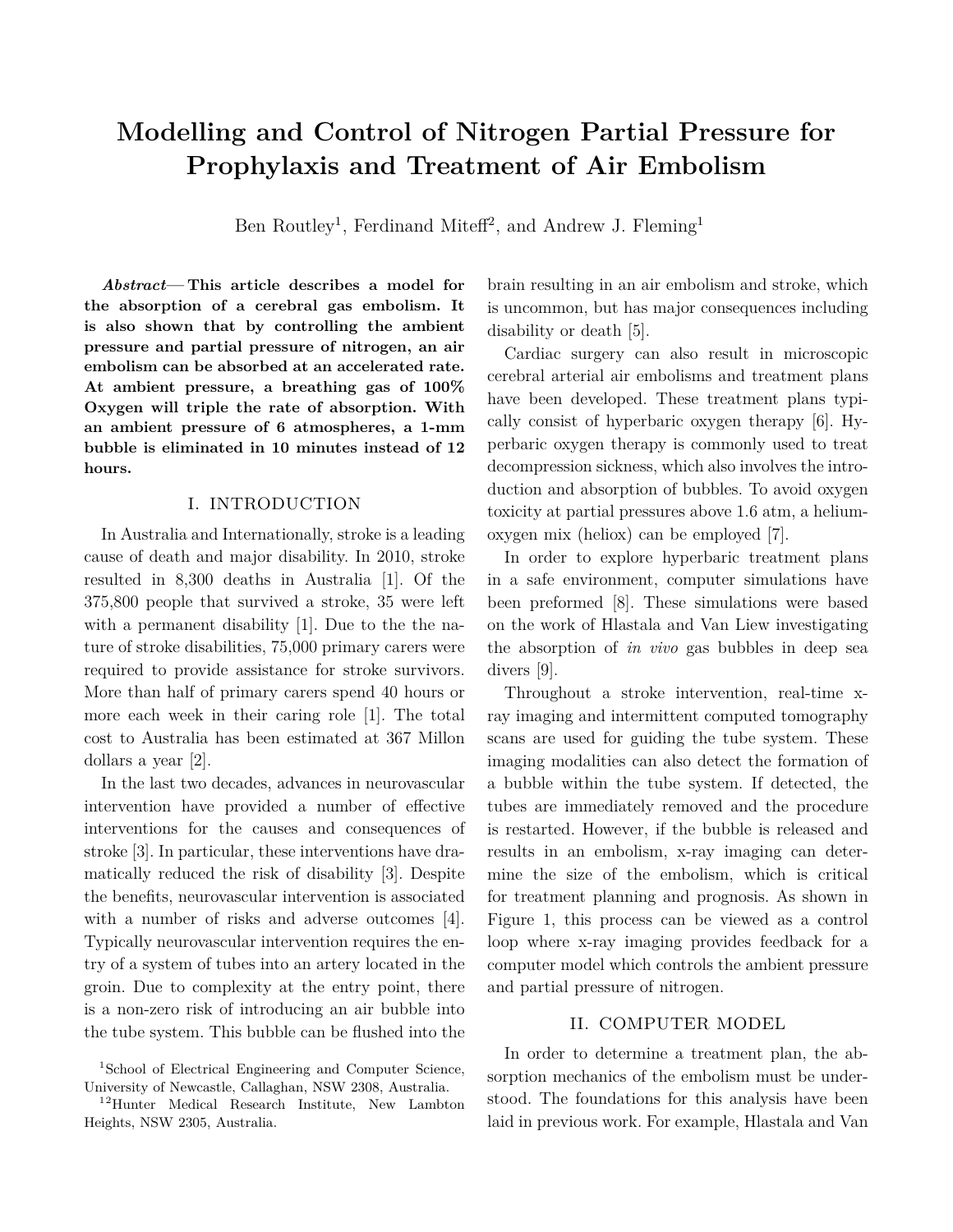

Fig. 1. Hyperbaric gas embolism treatment by controlling Nitrogen concentration and ambient pressure.

Liew developed a model to investigate the absorption of *in vivo* inert gas bubbles in deep sea divers [9]. Dexter, Bradley and Hindman later applied this work to cerebral arterial air embolisms as a result of complications of cardiac surgery [10]. Both of these studies investigated oxygen therapy to reduce the life time of air bubbles. The conclusions were that oxygen therapy can reduce the bubble life time by approximately two-thirds. These studies relied on solving equation 1, which describes the rate of change in the bubble radius. The derivation of equation 1 can be found in [9].

$$
\frac{dR}{dt} = -\alpha_t DP_B \left( 1 - \frac{P_a}{P_g} \right)
$$

$$
\left( \frac{1}{R} + \frac{2\lambda}{\sqrt{\pi}} \int_0^{\sqrt{Dt}} e^{-s^2} ds + \frac{e^{-\lambda^2 Dt}}{\sqrt{\pi Dt}} \right) (1)
$$

where

$$
\lambda = \left(\frac{\alpha_{\rm b} kQ}{\alpha_{\rm t} D}\right)^{\frac{1}{2}}\tag{2}
$$

In these equations, dR/dt is the rate of change (cm/s),  $\alpha_{\rm b}$ ,  $\alpha_{\rm t}$  are the solubilities of gas in blood and tissue respectively, D is the diffusivity of gas in tissue, P<sup>a</sup> is the partial pressure of inert gas in the incoming arterial blood,  $P_g$  is the partial pressure of inert gas in the bubble,  $P_B$  is the absolute gas pressure surrounding the body and the product (kQ) is effective blood perfusion.

Equation 1 indicates that the dissolution rate  $(dR/dt)$  is dependent on the ratio of partial pressure of inert gas in the blood to the partial pressure of inert gas in the bubble. In this investigation it was assumed that the bubble consisted of only nitrogen, as equilibrium of metabolic gases  $(O_2 \text{ and } CO_2)$ between the bubble and surrounding tissue occurs in only a few seconds [11]. Thus, the dissolution rate of the bubble can be increased by reducing the partial pressure of nitrogen in the surrounding tissue, which can be achieved by replacing the breathing gas of the patient with a nitrogen free gas mix.

Equation 1 also indicates that the dissolution rate is dependent on the absolute gas pressure surrounding the body, which can be increased in a hyperbaric chamber. In addition, increasing the pressure also result in an initial reduction of the volume due to the ideal gas law, shown below.

$$
P_1V_1 = P_2V_2
$$
 assuming isothermal conditions (3)

This volume reduction will also increase the dissolution rate as this is proportional to the inverse of the bubble's radius. Equation 1 coupled with the ideal gas laws was solved computationally. Various treatment plans were tested for a for a variety of initial embolism radii.

#### III. Results

Initially, three initial bubble radii were considered, 100  $\mu$ m, 250  $\mu$ m and 500  $\mu$ m. The treatment plans included: 1) patient breathing room air, 2) patient breathing pure oxygen at ambient pressure, and 3) patient breathing a nitrogen free gas mix at 3 atm pressure. As shown in Figure 2, by removing the nitrogen from the patients tissue, the dissolution time is decreased by a factor of three, which is in agreement with [9], [10]. It also indicates that if the absolute gas pressure surrounding the body is increased to 3 atm the dissolution time is decreased by a factor of approximately 20.

As the key parameter for patient outcome is dissolution time, the next study focused on varying the absolute gas pressure surrounding the body and the initial bubble radius, then calculating the dissolution time. For this study, air and a nitrogen free mixture were used for breathing gas. Figure 3 and 4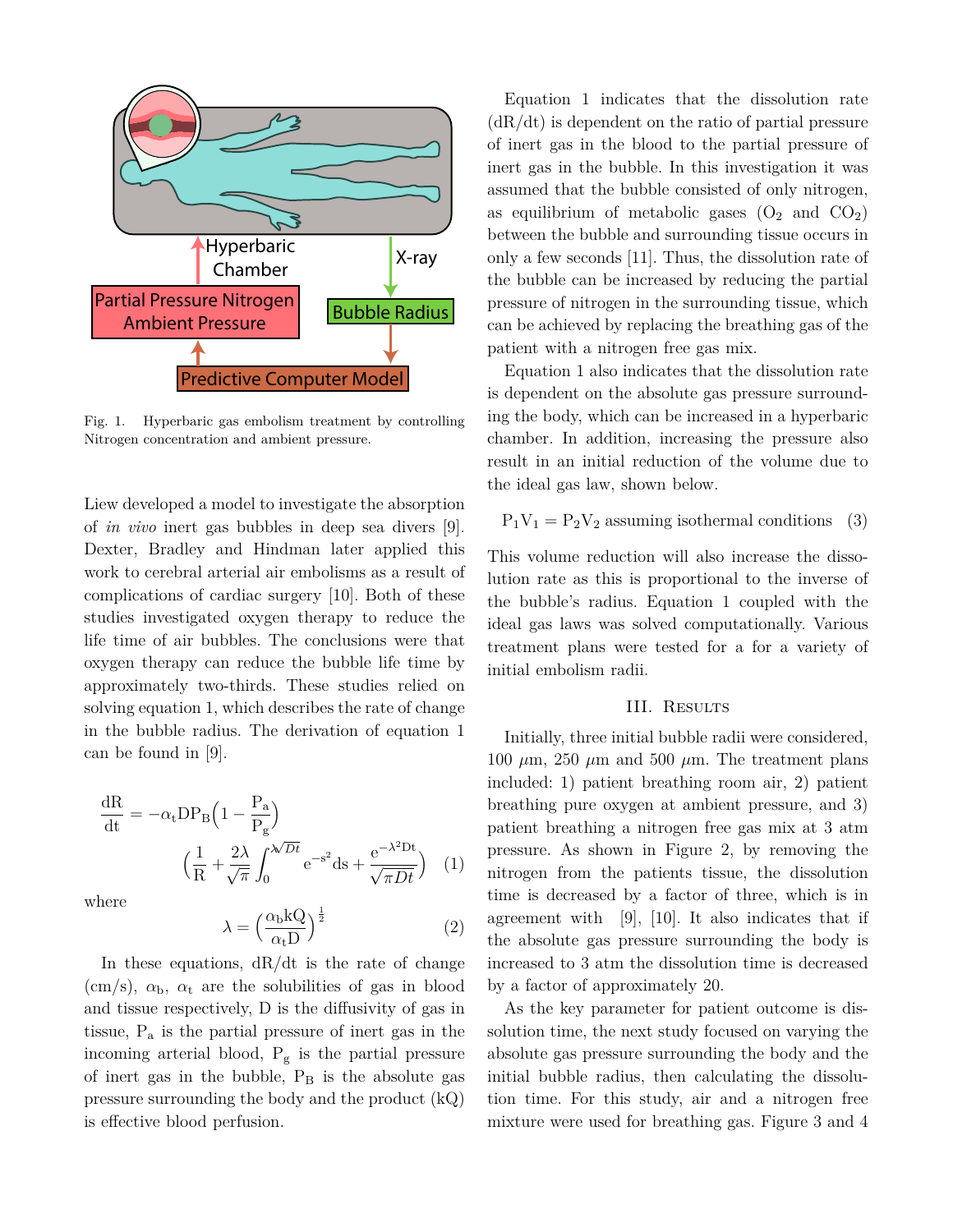

Fig. 2. Bubble radius versus time when breating air, 100% oxygen, and 0% nitrogen mix at 3 atm pressure.

shows that increased ambient pressure dramatically deceases the dissolution time. For example, the dissolution time of a 1000-um bubble is reduced from 12 hours to under 10 minutes when the ambient pressure is increased to 6 atm.

A preliminary treatment aid in the form of a contour plot is shown in Figure 5. If the initial bubble radius is known, the required pressure to remove the



Fig. 3. Dissolution time versus pressure, for an initial bubble radius of 250 *µ*m, 500 *µ*m and 1000 *µ*m.



Fig. 4. Dissolution time versus the initial bubble radius, for an ambient pressure of 1 atm, 3 atm and 6 atm.

bubble within a given time can be determined. For example, a 500-um bubble would require a pressure of at least 2.5 atm to remove the bubble within 10 minutes. However a more robust approach is to view the treatment plan as a slow control loop, as shown in Figure 1. Once a embolism is detected, the radius determines the required pressure of the hyperbaric chamber and recovery time.

Control over the partial pressure of nitrogen is obtained by changing the respiration gas mixture. However, the partial pressure of nitrogen in the body can only be estimated. Currently this estimation is simply the partial pressure of the respiration